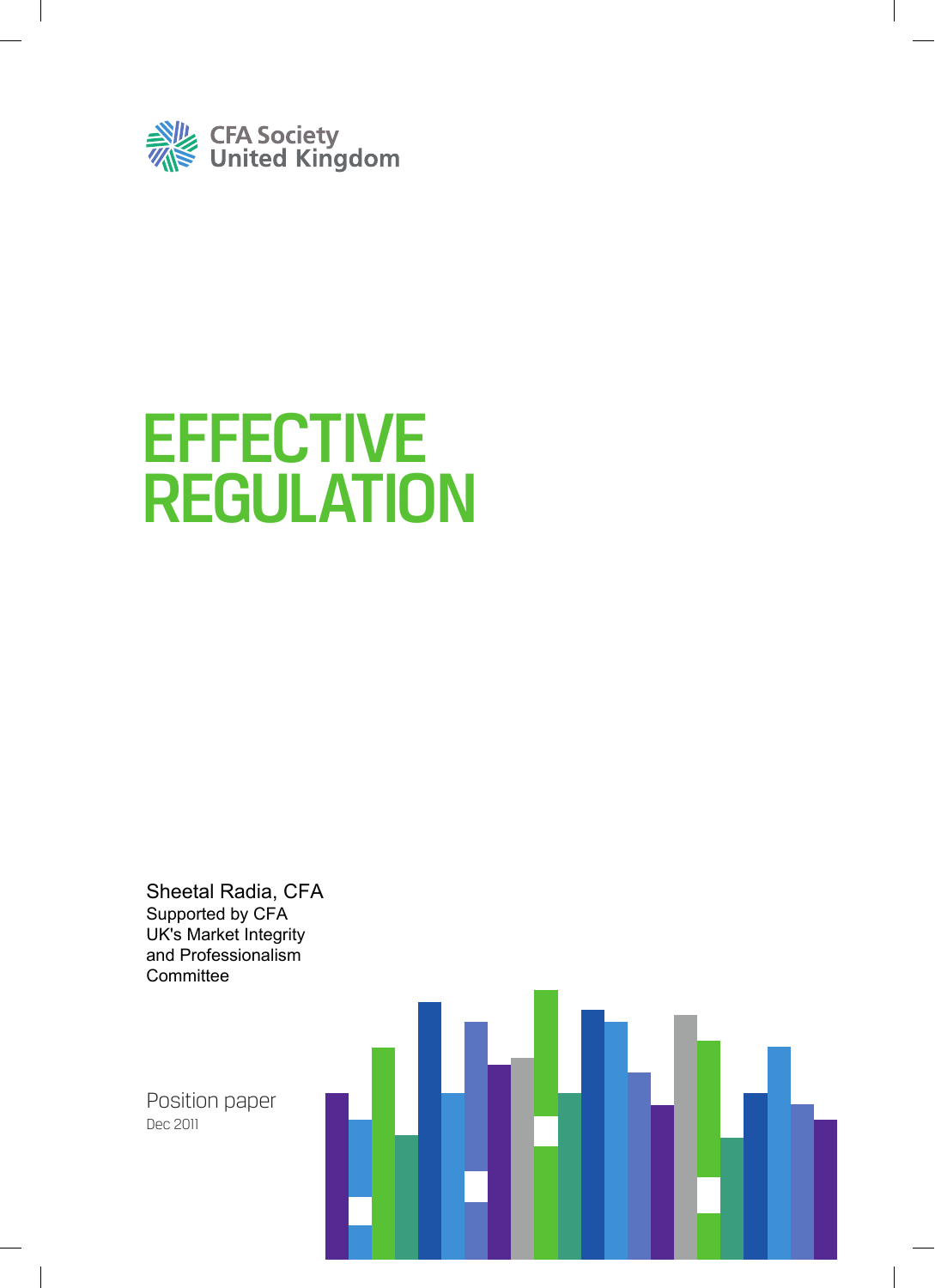# **EFFECTIVE REGULATION**

Effective regulation involves the design of policies, rules and laws that are thoroughly supervised and supported by the credible threat of enforcement to produce an intended or expected result. Such results can be investor protection, more efficient capital markets or the reduction of systemic risk, to name but a few.

CFA UK believes that effective regulation is essential for capital markets to function appropriately. History has demonstrated that market discipline alone cannot be reliably imposed by financial market participants. Failure in self regulation makes the regulator the last line of defence for maintaining market integrity and, thereby, trust and confidence. The evidence demonstrates that the regulator is also prone to failure.

CFA UK is concerned that not enough emphasis is being placed on supervision and enforcement. While the design of the regulatory framework matters, the recent regulatory failure was primarily a failure of supervision.

## **CFA UK calls on regulators to amend their approach by:**

- 1) Enhancing financial capability so that consumers become a more robust source of market discipline on firms. Focusing on the supply side of financial markets alone appears a wasted opportunity.
- 2) Establishing a regulatory philosophy and approach which acknowledges that we live in a world that can act irrationally and inefficiently for protracted periods. Rather than facing a binary choice between the market mechanism and command and control, the regulatory philosophy should embrace libertarian paternalism (nudge theory).
- 3) Just as market participants need to be held to account by their shareholders and the regulator, so the regulator should also be held to account.

**CFA UK believes effective regulation will strengthen UK's position as a leading global financial centre.** By fulfilling the essential role they play in enhancing the quality of market integrity, regulators will be able to further strengthen the UK's position as a leading global financial centre.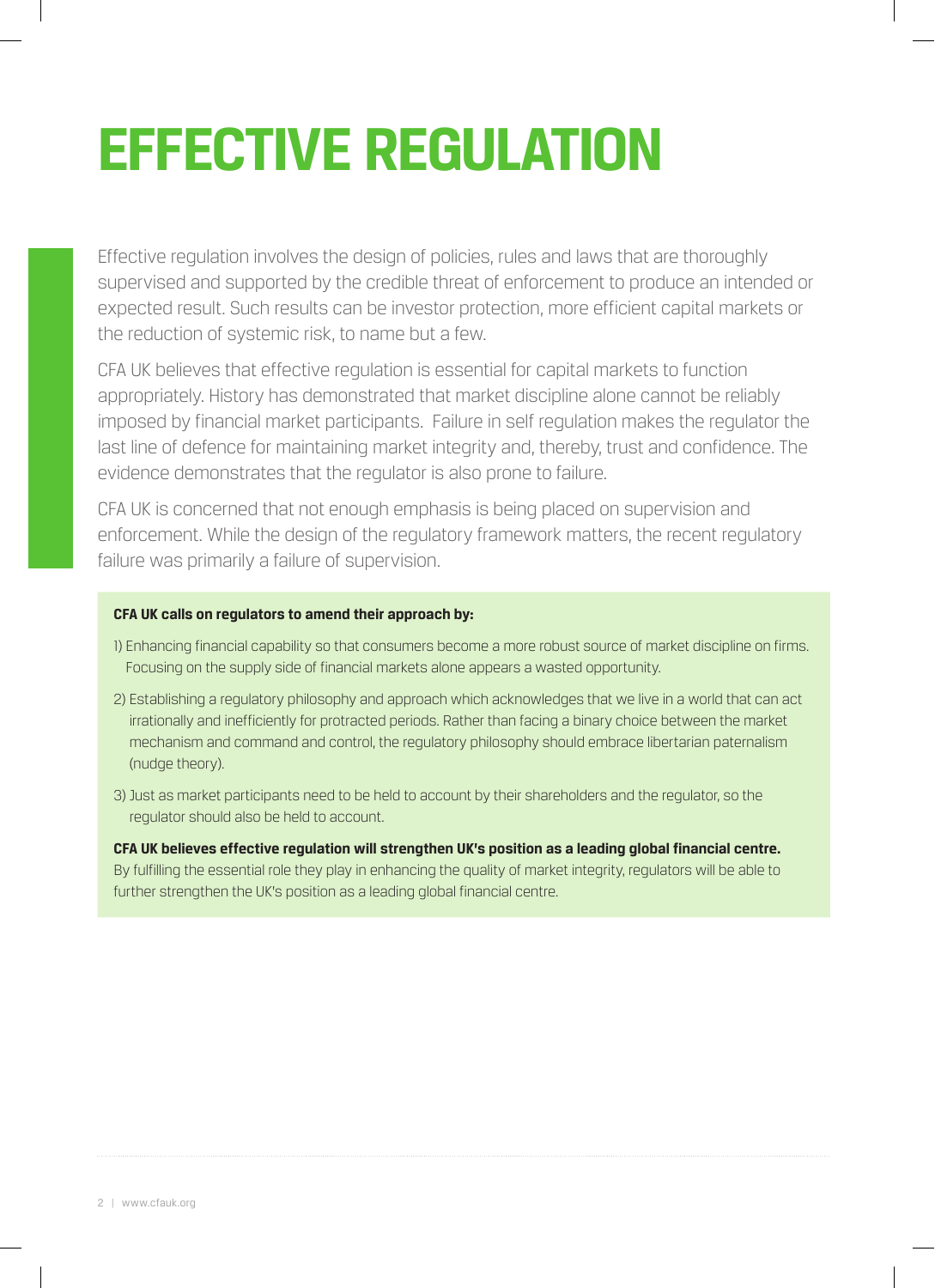#### EFFECTIVE REGULATION

"If men were angels, no government would be necessary. If angels were to govern men, neither external nor internal controls would be necessary. In framing a government which is to be administered by men over men, the great difficulty lies in this: you must first enable the government to control the governed; and in the next place oblige it to control itself." **(James Madison)**

The subject of regulation usually provokes industry concern about the administrative burden and costs. However, having an effective regulatory environment encourages the capital markets to operate more efficiently. Regulators need to supervise and enforce laws and rules effectively, to ensure that those that are being regulated act in a manner consistent with the spirit as well as the letter of the law. This is important in the financial services industry where the products provided are credence goods<sup>1</sup>.

Trust and confidence in our economic system depends on three interdependent sets of governance mechanisms<sup>2</sup> -

- **1) Corporate governance** the internal governance mechanisms within business organizations. According to Broby (2010), sound governance is the building block of both good organizational management and the legal and regulatory landscape.
- **2) Financial market agents** The governance provided by financial market agents which consist of buy-side and sell-side institutions, other providers of capital, auditors, ratings agencies and to some extent the media. For the purposes of this paper we will focus on those that are responsible for allocating capital and pricing risk, with an emphasis on the buy-side. By allocating capital efficiently and pricing risk appropriately, financial firms impose market discipline and contribute to market integrity. Financial firms also need to have effective internal governance mechanisms to enable them to play their dual roles as regards market discipline – both as a provider and as a bearer of market conduct requirements. Events from financial and corporate history demonstrate that financial firms cannot always be relied upon to either impose market discipline or act fully in compliance with the spirit and letter of these requirements. Hence the need for effective

regulation will always exist.

**3) Financial regulators** – responsible for ensuring that the financial system operates in a manner to meet the objective of imposing market discipline. Intervention should be prompted when there are threats to market integrity, the prospect of market failure or where trust and confidence is likely to be materially undermined. Intervention should be decisive and a deterrent to others considering inappropriate activity. By ensuring that financial firms are held to account, the regulator can maintain trust and confidence and raise the quality of market integrity. Sadly, regulatory failure can be just as common as market failure and thereby exacerbate systemic governance failure. This raises the question of what effective regulation should look like.

CFA Institute has set out material features of effective regulation with the objective being to seek qualified and fair-minded regulators that oversee markets that can react and evolve in ways that enhance investor interests.

The key elements identified by CFA Institute are as follows -

- » Underlying principles for regulation and enforcement that are consistent for similar transactions and activities
- » Regulators who possess the requisite experience and in-depth knowledge of capital markets and the roles and activities of market participants
- » A market system with sufficient flexibility to respond rapidly to changes
- » A central market system with sufficient regional representation to ensure sensitivity to emerging niche markets and small-and-medium-sized businesses
- » A system that is cost-effective in terms of fees, compliance costs, and other burdens imposed on registrants, issuers, and investors
- » Adequate governance to assure objectivity, appropriate independence, and accountability to the government

Effective regulation is composed of two main elements –

- 1) Practical policy design
- 2) Effective supervision with the credible threat of enforcement

*Credence goods are goods and services where it is difficult for the consumer to ascertain the value of their purchases. The consumer is relying on the expertise of the provider. 2 Radia, Sheetal Kumar, "From Corporate Governance to Metagovernance - A Holistic Framework" (May 2007). Available at SSRN: http://ssrn.com/abstract=984647*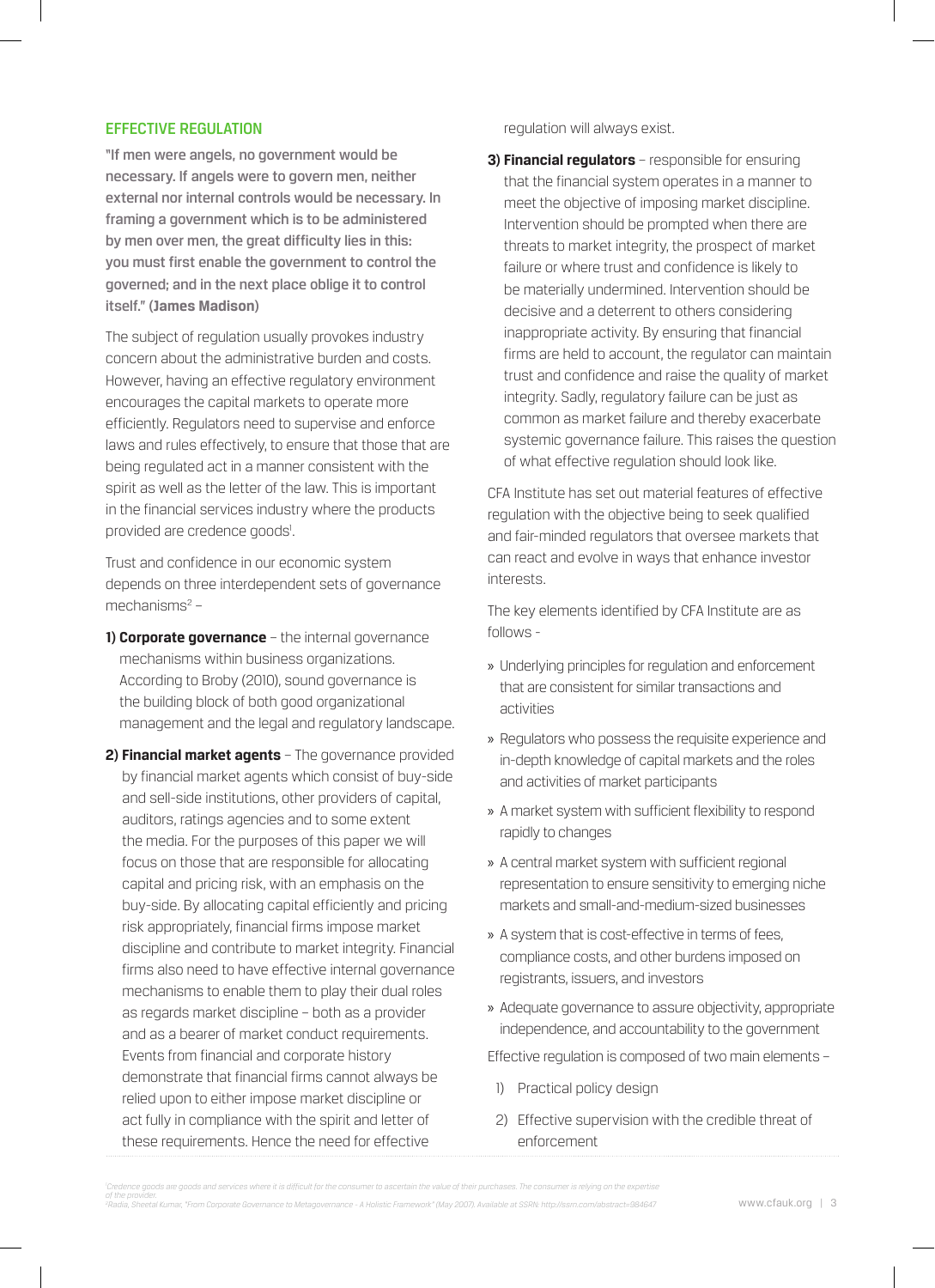## 1) PRACTICAL DESIGN OF REGULATION

"You can't regulate what you don't understand." (John Colley)<sup>3</sup>.

As the above quote highlights, practical policies and/ or laws are those that are based on a significant understanding of financial services. All too often in the past the regulatory evolution has swung between the extremes of command and control to an excessive reliance on market mechanisms. The weaknesses of both philosophies have been exposed because they rely on the premise that agents act rationally.

Underlying the regulatory approaches of the past was an inordinate focus on the supply side of the industry and too little emphasis was placed on actively making the consumer a powerful source of market discipline on financial firms. Ensuring that the demand side plays an active role in imposing market discipline is integral to any practical design of regulation. Based on the recent discussion paper on Product Intervention from the Financial Services Authority (FSA)<sup>4</sup>, there are welcome signs of philosophical change on this front. However, the European Commission's approach seems to be suffering from a myopic focus on the supply side.

Vital to effective policy design is the recognition that in a world with bounded rational agents and where markets are imperfect and not frictionless, the policy options that are chosen are likely to be a hybrid of command and control and market mechanisms "the invisible hand will be combined with the visible handshake" (Jessop).

In this way, practical regulation can be used to bring about more efficient outcomes. The philosophy of policymaking may need to incorporate what Sunstein<sup>5</sup> and Thaler (2003) term libertarian paternalism or 'nudge theory' as it has become more commonly known. The essence of this approach is that policy design should be based on cost-benefit analysis rather than 'estimates of willingness to pay.' In addition, policy design should incorporate some of the findings from psychology to provide some ex ante indications about when people may not maximize their gains when left to choose for themselves. Nudge sounds like a contradiction in terms, but is based on the recognition that people can make inferior and inconsistent choices because they may:

- » Not possess complete information, or may be overwhelmed by too much information.
- » Lack high levels of cognitive ability.
- » Lack the appropriate level of willpower and self-control.

Nudge theory proposes that paternalism can be used in a manner that enables people to make better choices, but not at the expense of the freedom to choose. An example of Nudge theory at work is the Save More for Tomorrow (SMaRT) programme devised by Thaler and Benartzi that involved the auto-enrolment of employees into workplace pension schemes in the U.S. An initiative based on nudge theory is being implemented in the UK with the National Employment Savings Trust (NEST).

To develop the libertarian paternalism concept for policy design, one should look at the work Camerer et al., termed asymmetric paternalism. They argue that one should adopt policies that aim to assist those agents that are bounded rational while minimizing the costs on rational agents. Such a policy would be based on the formula set out by Camerer et al –

 $(p*B) - [(1-p)*C] - 1 + \Delta \Box \ge 0$ 

## **Where:**

- p = proportion of firms that can make beneficial improvements in efficiency.
- B = Net benefits to bounded rational agents.
- C = Net costs imposed on rational agents by the AP policy.
- I = Implementation costs
- $\Delta \Pi$  = the impact on firms' profits

Integral to using asymmetric paternalism for policy design is the assumption that policymakers will obtain the evidence to make judgments about the proportion of bounded rational agents within the population to be impacted by regulation. Policymakers need to demonstrate how a policy change, especially a material one, will deliver net benefits. In addition, the policymaker will also need to be to be self-aware to deliver the most efficient outcome and minimise 'I'. Where  $B$ ) $O$ ,  $C = O$  and I is small, AP policies would deliver benefits.

*Professor Cass Sunstein is Administrator for the Office of Information and Regulatory Affairs and was nominated to this post by President Obama.*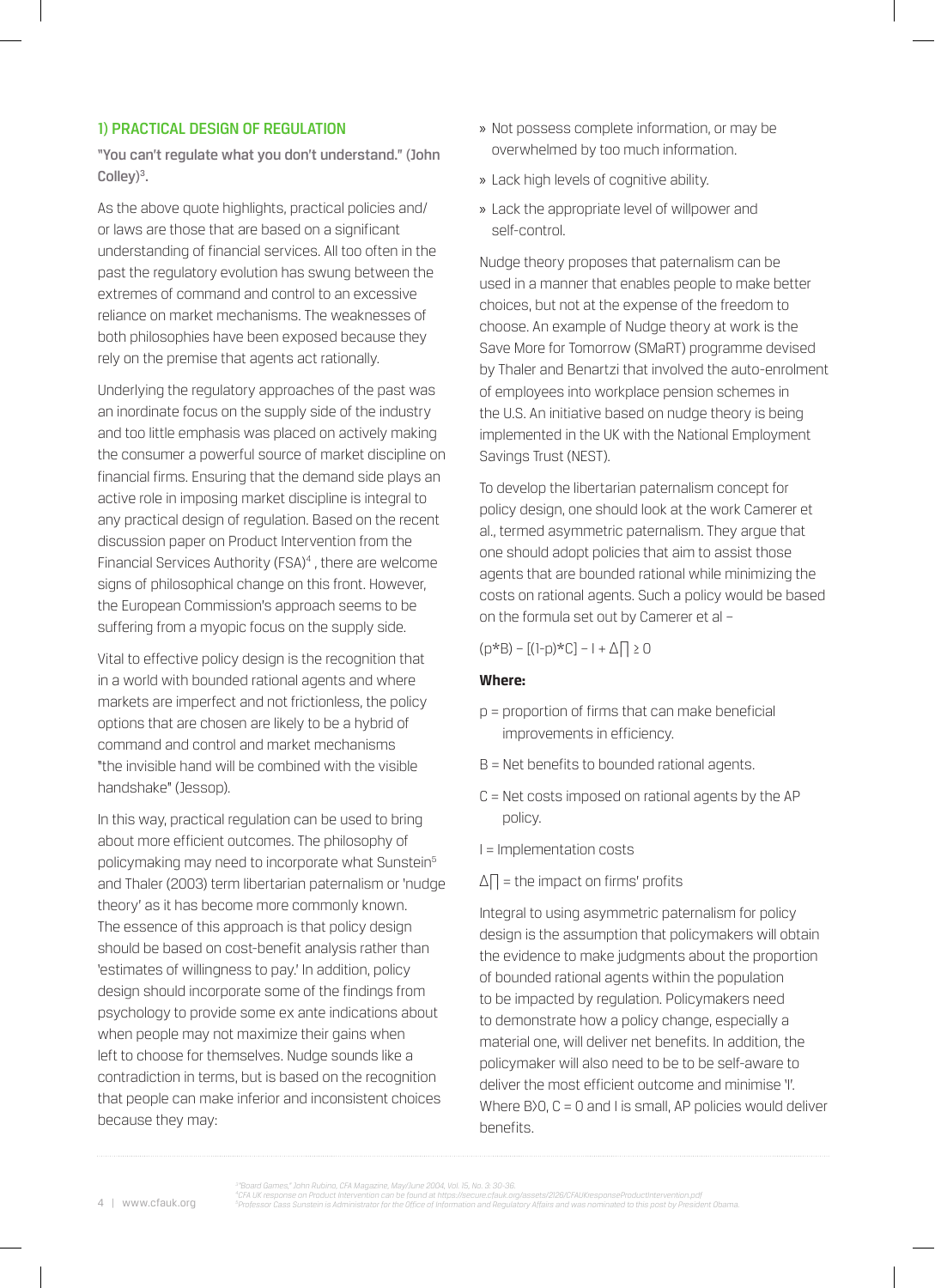The size of 'I' will depend on the costs imposed by policy design, monitoring and enforcement, capture etc. The poorer the effectiveness of regulation the larger 'I' will be.

The impact on firms' profits will also need to take into the account the desirability of intervention distorting the disparity between firms acting in their clients' interests and those that may be more willing to run regulatory risks.

Following on from the above, other features of practical policy design might include –

- » Being evidence-based, so as to ensure that the design of laws, policies and regulations are accountable, consistent, proportionate, targeted and transparent.
- » Consistency with, rather than conflicting with, existing laws and policies.
- » Sensitivity to gaming. Practical regulation and effective monitoring would also minimise the consequences of gaming (for example regulatory and tax arbitrage or even evasion) on society. These efforts would ensure that costs of gaming would outweigh the benefits for those considering undertaking the activity.
- » Dynamism. Governance is a complex system that requires evolution and learning for the policy levers to remain effective in the present and the future.
- » An appropriate emphasis on the monitoring of the policy, combined with a credible threat of enforcement.

## 2) EFFECTIVE MONITORING AND THE CREDIBLE THREAT OF ENFORCEMENT

"We know in retrospect what we missed. We set up the Financial Services Authority (FSA) believing that the problem would come from the failure of an individual institution… so we created a monitoring system which was looking at individual institutions. That was the big mistake. We didn't understand how risk was spread across the system, we didn't understand the entanglements of different institutions with the other and we didn't understand even though we talked about it just how global things were, including a shadow banking system as well as a banking system." **(Gordon Brown 2011)**

Regulation alone is not sufficient. Even the best designed regulation will be ineffective if it is not credibly supervised and enforced. As La Porta et al suggest "these laws and the quality of their enforcement by regulators and courts are essential elements of corporate governance and finance… in contrast, when the legal system does not protect outside investors, corporate governance and external finance do not work well."

On occasion it may be more beneficial to enforce existing laws and regulations rather than to devise new regulatory policies. As La Porta et al state "the strategy for reform is not to create an ideal set of rules and then see how well they can be enforced, but rather to enact the rules that can be enforced within the existing structure."

Integral to any monitoring/supervision is the recognition of the importance of whistleblowing and for the regulator to have the judgement and capability to investigate any allegations. Whistleblowers can provide regulators red flags, although in some cases regulators may not act as decisively as they should and so the whistleblower gets forgotten.

Recent regulatory initiatives in the UK have focused on changing the framework rather than on operational excellence. This was pointed out in CFA UK's response<sup>6</sup> to HM Treasury's updated consultation on "A New Regulatory Framework." CFA UK observes that the frequency with which certain key words appear within HM Treasury's document gives the reader an indication

"The Flaws of Our Financial Memory" (Digest Summary), Joachim Klement, CFA, Journal of Financial Planning, Vol. 23, No. 8 (August 2010): 54-60. Summarised by Natalie<br>Schoon, CFA, CFA Digest, November 2010, Vol. 40, No. 4:

*<sup>11</sup>Radia, Sheetal, "From corporate governance to metagovernance, a holistic framework" (May 2007) available at the Social Scienced Research Network 12Coffee Jr., John C., "Understanding Enron: It's About the Gatekeepers, Stupid" (July 30, 2002). Columbia Law & Economics Working Paper No. 207. Available at SSRN: http://ssrn.com/abstract=325240 or DOI: 10.2139/ssrn.325240 13"Volatility + Leverage = Dynamite", Howard Marks, CFA , Research Foundation Publications, Insights into the Global Financial Crisis, (December 2009): 76-87.*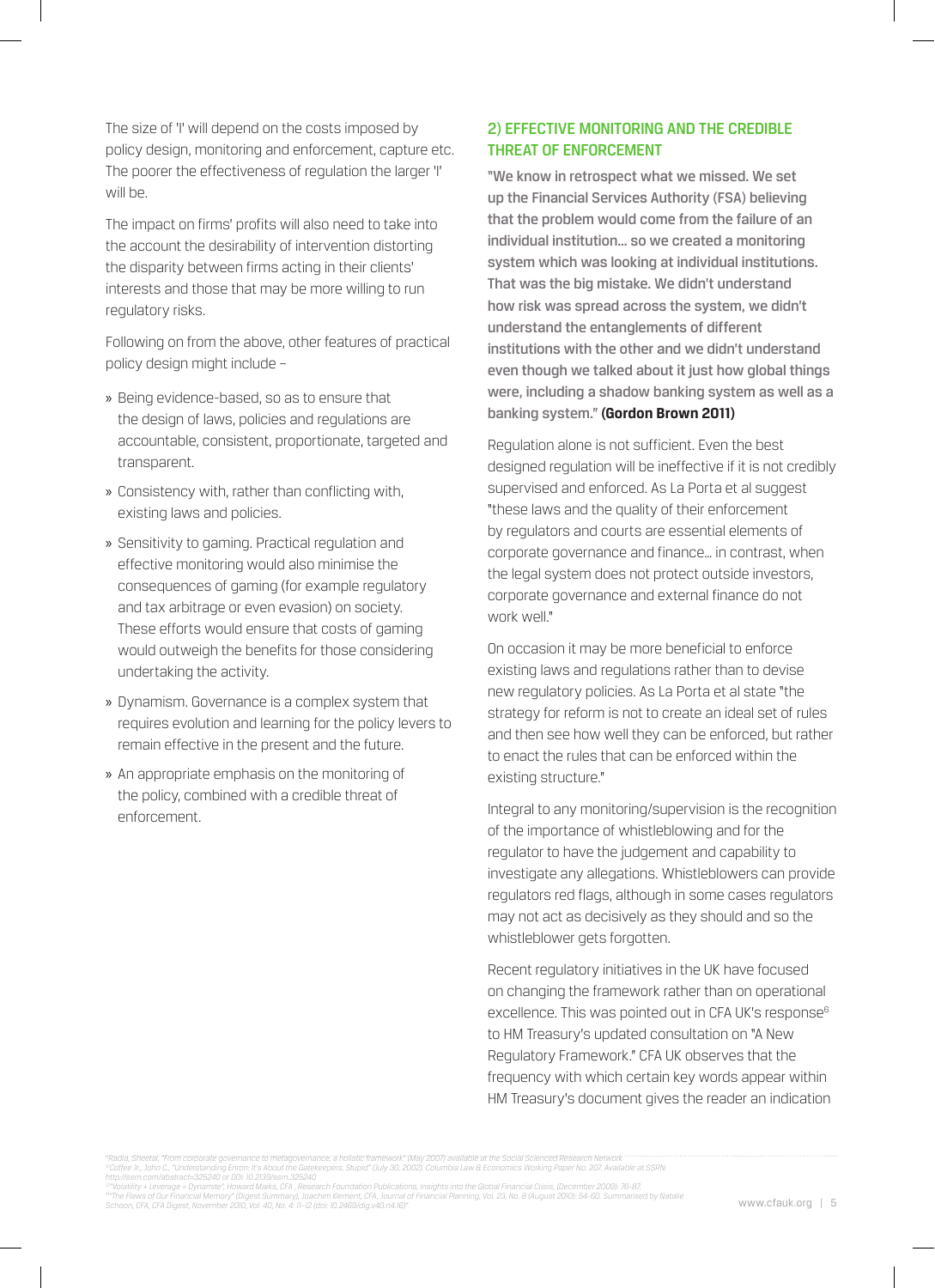of the scale of the problem; 'regulation' is mentioned 252 times; supervision' 71 times. 'Regulators' are mentioned 589 times; 'supervisors' just 65 times. 'Enforcement' is mentioned in only 38 instances.

One benefit of an effective regulatory environment is a lower cost of capital. The interaction of effective regulation, supervision and enforcement can reduce the cost of equity capital. Hail & Leuz (2005) and Leuz (2006) attempt to understand and analyse the complexity of the influences of legal institutions, securities regulation and the level of integration of a nation's capital markets. Emphasising the inherent

caveats, they find some empirical support for the claim that firms from countries with more extensive disclosure requirements, stronger securities regulation and stricter enforcement mechanisms (as enabled by a high quality legal infrastructure) have significantly lower cost of equity capital than those that do not rate as highly on these parameters7. **Table 1** lists the ten nations with the lowest cost of equity capital derived from the sample cited by Hail & Leuz and how they score with respect to the quality of legal infrastructure (LAW), disclosure (DISREQ) and securities regulation (SECREG). The UK is ranked ninth.

| Country*              | Average cost of equity | DISREO** | SECREG** | $LAW**$ |
|-----------------------|------------------------|----------|----------|---------|
|                       | capital (1992 - 2004)  |          |          |         |
| <b>Japan</b>          | 6.16%                  | 0.75     | 0.47     | 0.9     |
| <b>Taiwan</b>         | 9.87%                  | 0.75     | 0.64     | 0.85    |
| <b>Singapore</b>      | 10.01%                 |          | 0.84     | 0.86    |
| Germany               | 10.05%                 | 0.42     | 0.21     | 0.92    |
| <b>United States</b>  | 10.24%                 |          | 0.97     |         |
| <b>France</b>         | 10.37%                 | 0.75     | 0.58     | 0.9     |
| Canada                | 10.53%                 | 0.92     | 0.91     |         |
| <b>Italy</b>          | 10.61%                 | 0.67     | 0.46     | 0.83    |
| <b>United Kingdom</b> | 10.64%                 | 0.83     | 0.73     | 0.86    |
| <b>Malaysia</b>       | 10.65%                 | 0.92     | 0.78     | 0.68    |

(Source: Hall & Leuz (2005); Note\*: sample size differs with country; \*\*based on indices)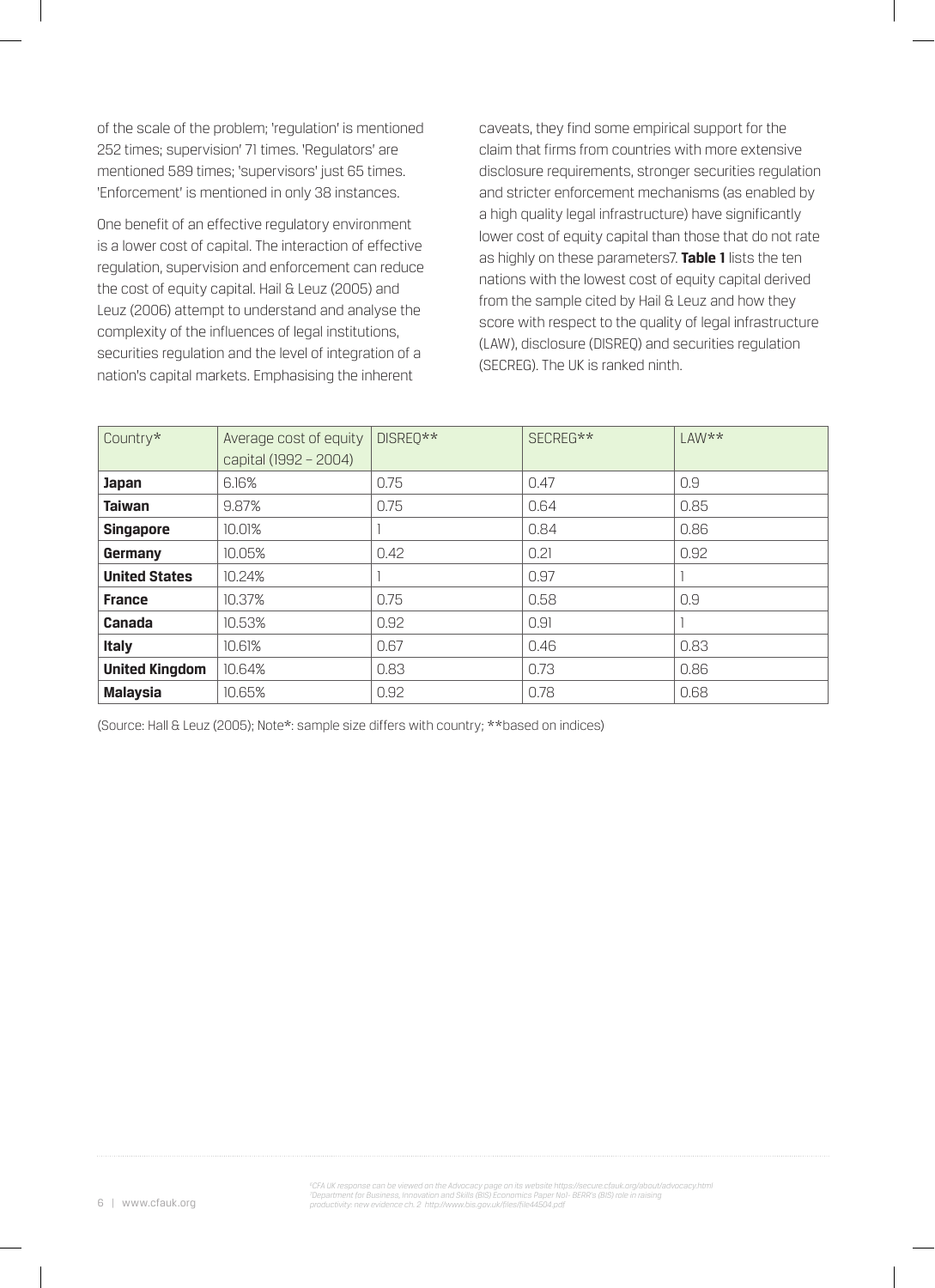## CALL TO POLICYMAKERS AND STANDARD SETTERS

Financial firms are essential in imposing market discipline. The failure to maintain market discipline consistently can impose significant costs to consumers and the wider economy by undermining trust and confidence in the integrity of markets. Financial and corporate history demonstrates that market failures are frequent and that it is vital to have a regulatory environment that can hold firms to account.

Effective regulation requires the design of practical policies that can bring about the appropriate outcomes from consumers and providers. On the demand side, consumers need to become more capable so that they can impose market discipline on firms. On the supply side, firms need to ensure that they conduct themselves to the highest professional and ethical standards and place their clients' interests first at all times. However, history sadly indicates that in the absence of appropriate supervision supported by the credible threat of enforcement, market integrity will always be at risk and that market failures will occur.

## **CONCLUSION**

UK financial regulators need to work effectively. If regulation is effective, market integrity will be protected and the level of trust will rise. Through effective regulation we can attain market command with robust control mechanisms. By fulfilling the essential role they play in ensuring market integrity, regulators will be able to protect investors and strengthen the UK's position as a leading global financial centre.

## **REFERENCES**

**Asness, Clifford S.,** "Rubble Logic: What Did We Learn from the Great Stock Market Bubble?", Financial Analysts Journal, Nov 2005, Vol. 61, No. 6: 36-54.

**Barberis , Nicholas and. Thaler, Richard H (2003),** " A Survey of Behavioral Finance. " In Handbook of the Economics of Finance. George M. Constantinides, Milton Harris, and Rene' Stultz editors. Elsevier Science, North Holland, Amsterdam.

**Blair, Margaret M. and Stout, Lynn A.,** "Specific Investment: Explaining Anomalies in Corporate Law" . Journal of Corporation Law, Forthcoming Available at SSRN: http://ssrn.com/abstract=819365

**Broby, D,** "A Guide to Fund Management", 2010, Risk Books.

**Brown, CFA, Stephen,** "Scandal and Fraud, Can regulatory reform change Wall Street?" Chartered Financial Analyst Magazine, March- April 2004

**Choi, Stephen J. and Pritchard, Adam C.,** "Behavioral Economics and the SEC" (February 23, 2003). Michigan Law Econ. Paper No. 03-002;Georgetown Law Econ. Paper No. 389560;UC Berkeley Public Law Paper No. 115;CLEO Research Paper No. C03-6. Available at SSRN: http://ssrn.com/abstract=500203 or DOI: 10.2139/ ssrn.500203

**Camerer, Colin; Samuel Issacharoff; George Loewenstein; Ted O'Donoghue; and Matthew Rabin,** "Regulation for conservatives: Behavioral economics and the case for "asymmetric paternalism".. Univ. Penn. Law Review, Vol. 151, Jan. 3, 2003, 2111-1254.

**Clark, Robert Charles,** "Corporate Governance Changes in the Wake of the Sarbanes-Oxley Act: A Morality Tale for Policymakers Too" (December 5, 2005). Harvard Law and Economics Discussion Paper No. 525 Available at SSRN: http://ssrn.com/abstract=808244

**Coffee Jr., John C.,** "What Caused Enron?: A Capsule Social and Economic History of the 1990's" . Columbia Law and Economics Working Paper No. 214. Available at SSRN: http://ssrn.com/abstract=373581 or DOI: 10.2139/ ssrn.373581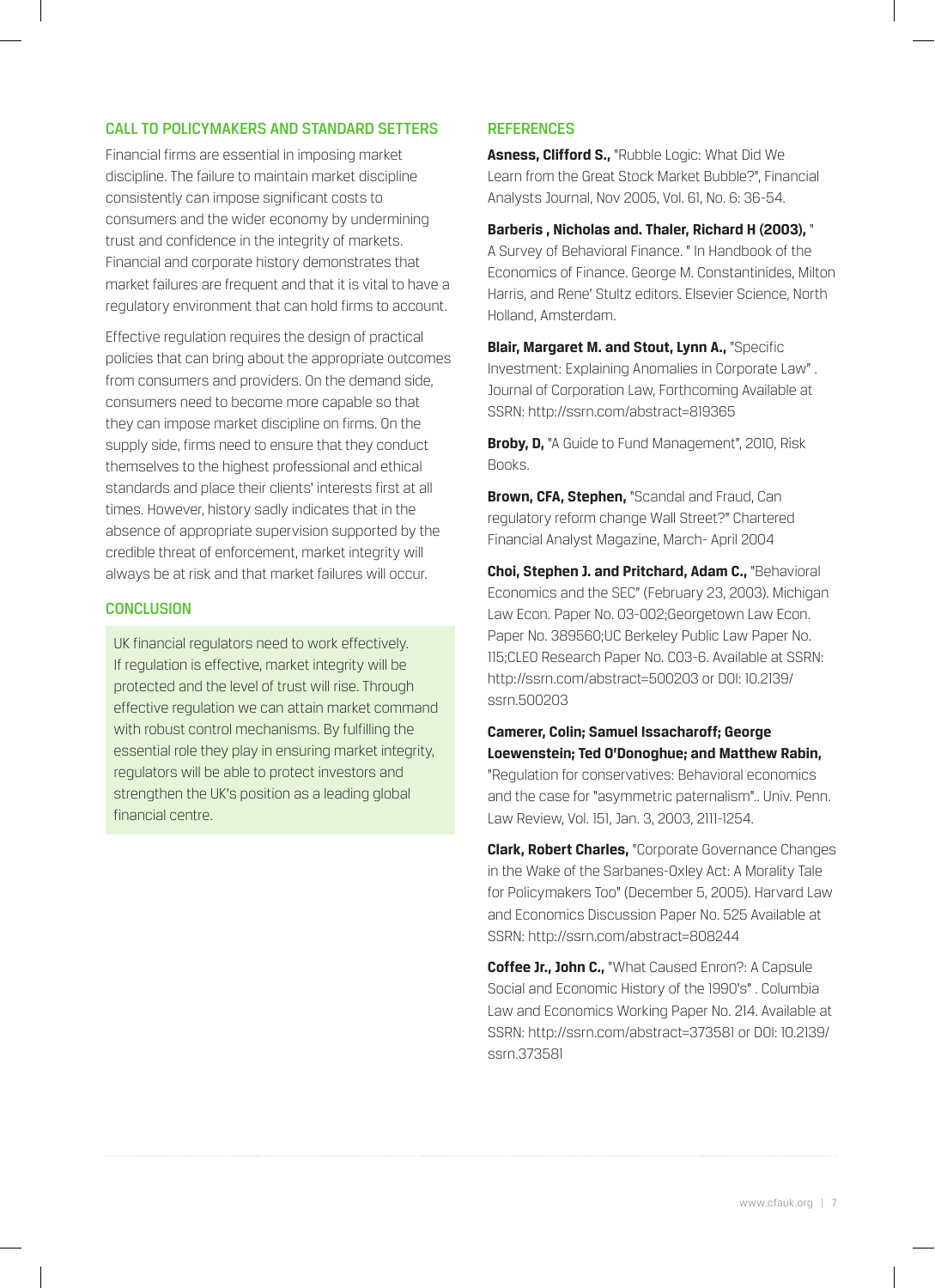**Coffee Jr., John C.,** "Understanding Enron: It's About the RI, Stupid" (July 30, 2002). Columbia Law & Economics Working Paper No. 207. Available at SSRN: http://ssrn. com/abstract=325240 or DOI: 10.2139/ssrn.325240

**Dechow, Patricia M. and Schrand, Catherine M.,**  "Earnings Quality," Chartered Financial Analyst (CFA) Research Foundation Publications, July 2004 pp 1-152.

**Department of Trade and Industry, "Key drivers of** good corporate governance and the appropriateness of UK policy responses," available http://www.dti.gov.uk/ bbf/corp-gov-research/page15049.html

**Dunsire, A,** "Manipulating social tensions - collibration," MPIFG Discussion paper, 93/7 http://www.mpi-fg-koeln. mpg.de/pu/mpifg\_dp/dp93-7.pdf

**Fama, Eugene F. and Jensen, Michael C.,** "Separation of Ownership and Control" . **Michael C. Jensen,** FOUNDATIONS OF ORGANIZATIONAL STRATEGY, Harvard University Press, 1998, and Journal of Law and Economics, Vol. 26, June 1983 Available at SSRN: http:// ssrn.com/abstract=94034 or DOI: 10.2139/ssrn.94034

**Fuller, Joseph, Jensen, Michael C.,** "Just Say No to Wall Street," Journal of Applied Corporate Finance, Vol. 14, No. 4 (Winter 2002) pp.41-46.

**Gilson, Ronald J. and Kraakman, Reinier,** "MOME (Mechanisms Of Market Efficiency) in Hindsight," Regulation, Vol. 27, No. 4, pp. 64-72, Winter 2004

**Graham, John, R., Harvey, Campell, R., Rajgopal, Shiva,** "Value Destruction and Financial Reporting Decisions," Financial Analysts Journal, vol. 62, No. 6 (November/December 2006): 27-39.

**Hutter, Bridget M.**, "The Attractions of Risk-based Regulation: accounting for the emergence of risk ideas in regulation," Discussion Paper No: 33, Centre for Analysis of Risk and Regulation (CARR), The London School of Economics and Political Science.

**Ingley, C. B., and van der Walt, N. T.,** "Corporate Governance, Institutional Investors and Conflicts of Interest," Corporate Governance, Vol 12, issue 4, October 2004, 534-551.

**Jessop, R, "Governance, Metagovernance: On** Reflexivity, Requisite Variety, and Requisite Irony, published by the Department of Sociology, Lancaster University, Lancaster, LA1 4YN, UK at http://www.lancs. ac.uk/fss/sociology/papers/jessop-Governance-Metagovernance.pdf

**Jensen, Michael C., "The Agency Cost of Overvalued** Equity and the Current State of Corporate Finance" . Harvard NOM Working Paper No. 04-29 Available at SSRN: http://ssrn.com/abstract=560961

**Jensen, Michael C. and Meckling, William H., "Theory** of the Firm: Managerial Behavior, Agency Costs and Ownership Structure" . **Michael C. Jensen,** A THEORY OF THE FIRM: GOVERNANCE, RESIDUAL CLAIMS AND ORGANIZATIONAL FORMS, Harvard University Press, Dec. 2000, and The Journal Of Financial Economics, 1976. Available at SSRN: http://ssrn.com/abstract=94043 or DOI: 10.2139/ssrn.94043

**Jensen, Michael C., "Paying People to Lie: The Truth** About the Budgeting Process" . European Financial Management, Vol. 9, pp. 379-406, September 2003 Available at SSRN: http://ssrn.com/abstract=423635

**Kahneman, Daniel and Tversky, Amos,** "Prospect Theory: An Analysis of Decision Under Risk," Econometrica, Vol 47, Issue 2 (Mar., 1979) 263-292.

**Kahneman, Daniel,** "Maps of Bounded Rationality: A Perspective on Intuitive Judgement and Choice," Nobel Prize lecture, December 8, 2002

**Kaufman, Henry,** "Biases and Lessons," Financial Analysts Journal, Nov 2005, Vol. 61, No. 6: 18-21.

**Kirkbride, J. - Letza, S.,** "Corporate Governance and RI Liability: the lessons from public authorities," Corporate Governance, 2003 Vol 11 issue 3 262-271

**Kirkbride, J. - Letza, S.,** "Regulation, Governance and Regulatory Collibration: achieving an "holistic" approach," Corporate Governance, 2004 Vol 12 Issue 1 85-92

**La Porta, Rafael, Lopez de Silanes, Florencio, Shleifer, Andrei and Vishny, Robert W.,** "Investor Protection and Corporate Governance" (June 1999). Available at SSRN: http://ssrn.com/abstract=183908 or DOI: 10.2139/ ssrn.183908